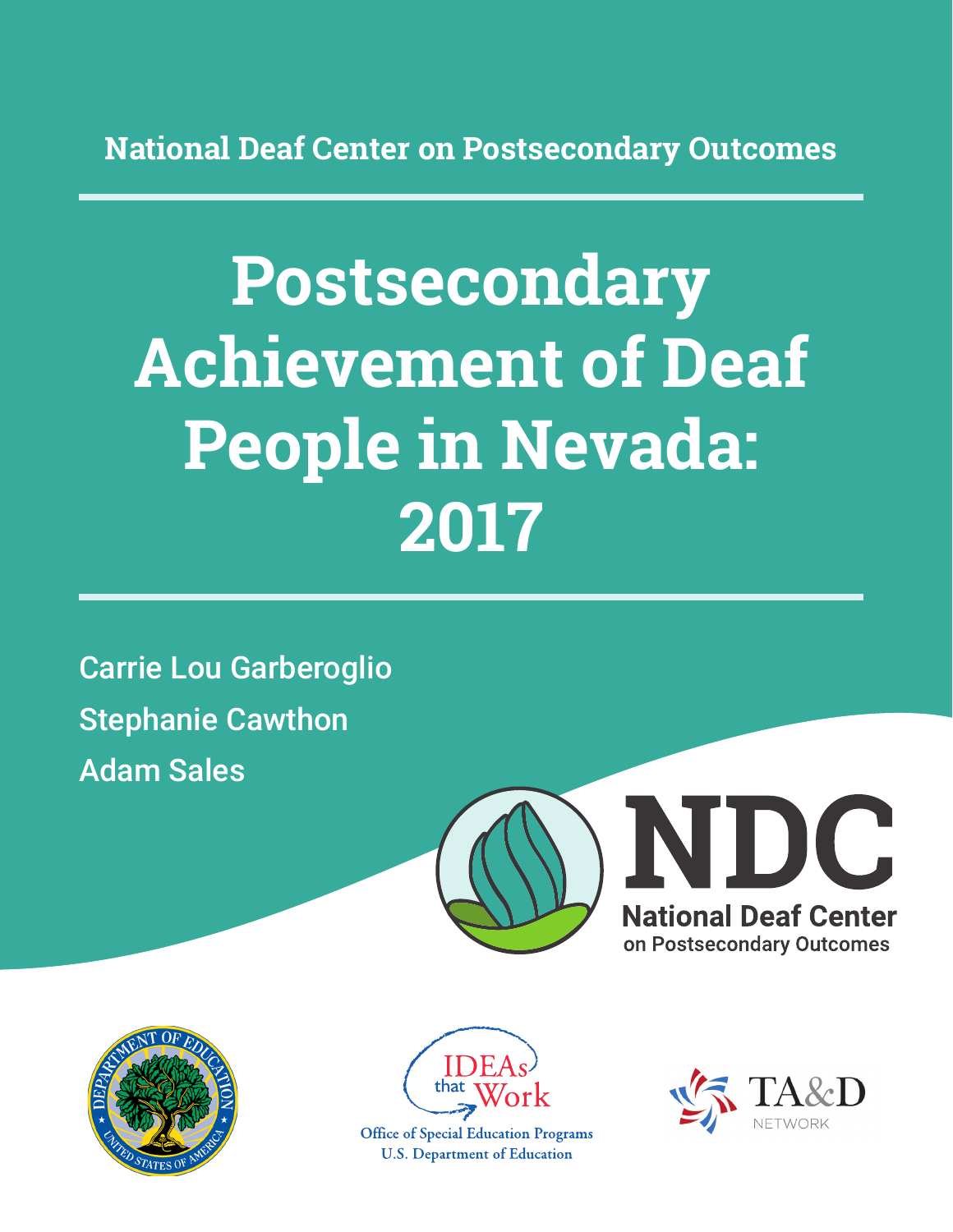This document was developed under a grant from the U.S. Department of Education, OSEP #HD326D160001. However, the contents do not necessarily represent the policy of the U.S. Department of Education, and you should not assume endorsement by the federal government.

2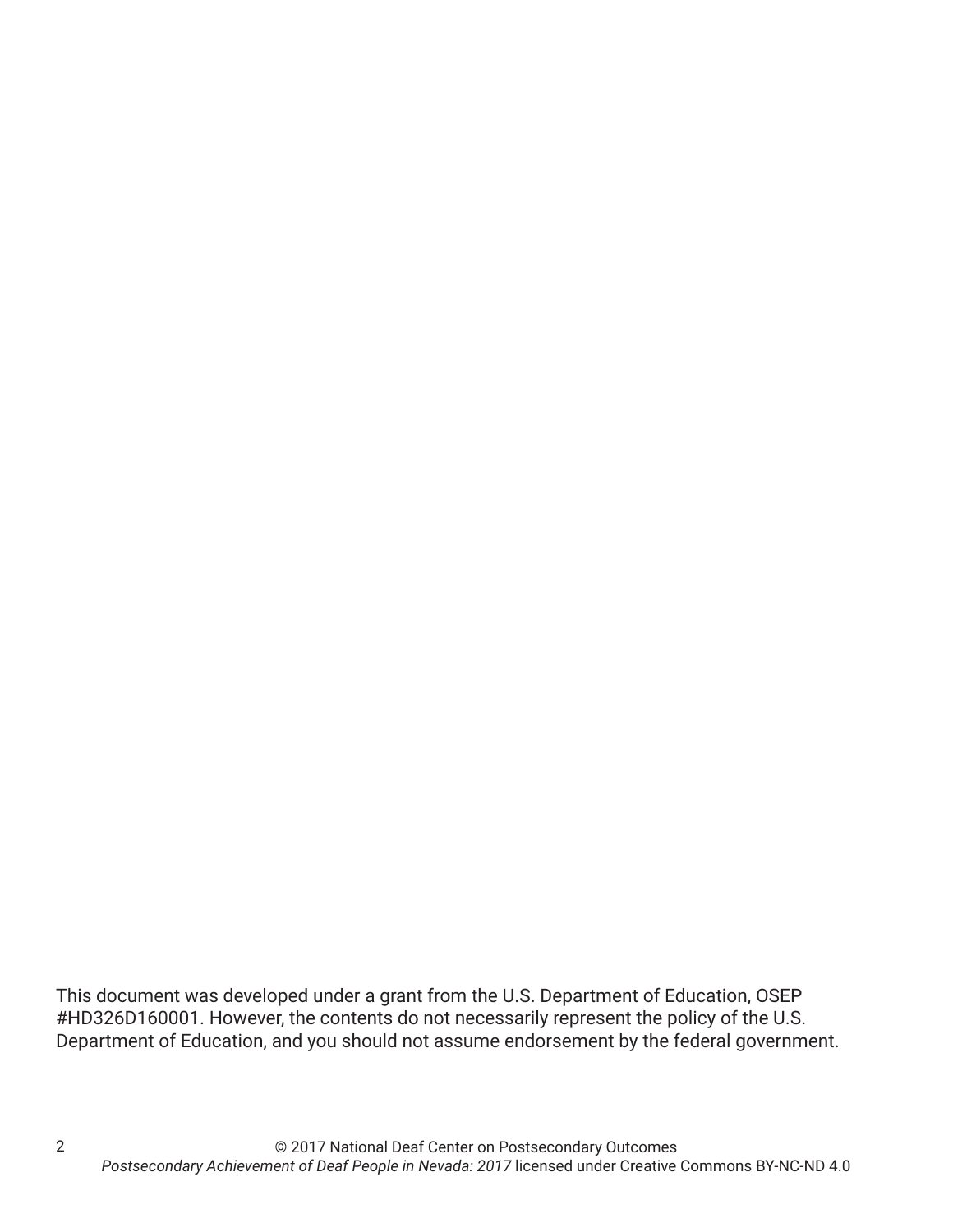Postsecondary experiences of deaf people vary widely across the nation. National reports about educational attainment and employment are available at nationaldeafcenter.org (Garberoglio, Cawthon, & Bond, 2016; Garberoglio, Cawthon, & Sales, 2017). This report provides current estimates of postsecondary achievement in Nevada. We used 5-year estimates of data from the American Community Survey (ACS), a national survey conducted by the U.S. Census Bureau, to generate the findings in this report. More information about this dataset and the analyses are shared in the Methods section at the end of this report.

# **EDUCATIONAL ATTAINMENT**

In the United States, deaf people attained lower levels of education than their hearing peers in 2015, according to national educational attainment data (Garberoglio et al., 2017). Educational attainment also varied across gender, race, and ethnicity.



In this report, we use the term *deaf* in an all-encompassing manner to include individuals who identify as Deaf, hard of hearing, hearing impaired, late deafened, and deafdisabled.

© 2017 National Deaf Center on Postsecondary Outcomes *Postsecondary Achievement of Deaf People in Nevada: 2017* licensed under Creative Commons BY-NC-ND 4.0

**In Nevada,**

**2.9%**

**of 25–64 year**

**olds are deaf.**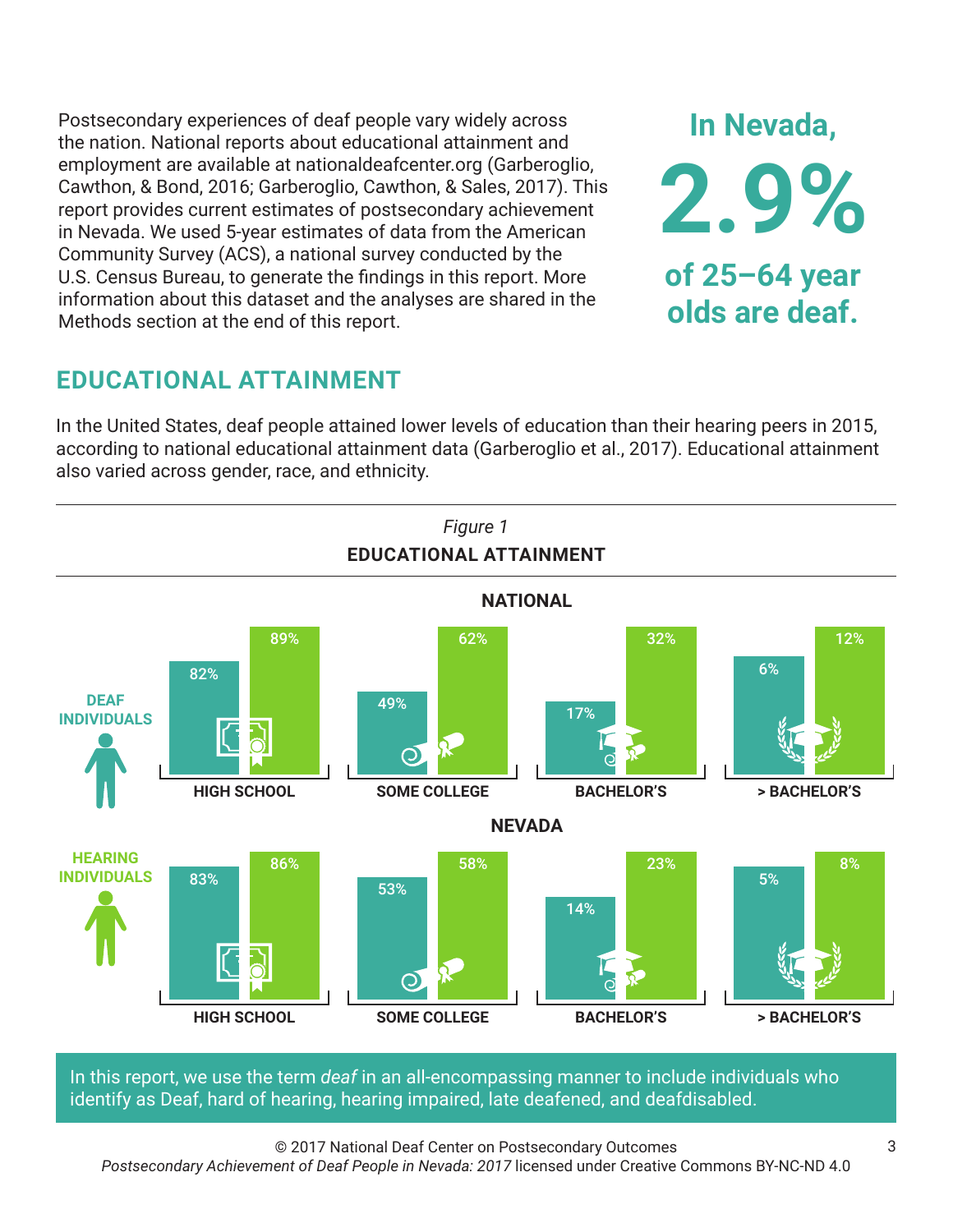#### *Figure 2* **EDUCATIONAL ATTAINMENT IN NEVADA BY GENDER HIGH SCHOOL SOME COLLEGE BACHELOR'S > BACHELOR'S HEARING** FEMALE **DEAF** 84% 85% 83% 86% 53% 56% 52% 60% 15% 22% 14% 25% 4% 7% 6% 8%

4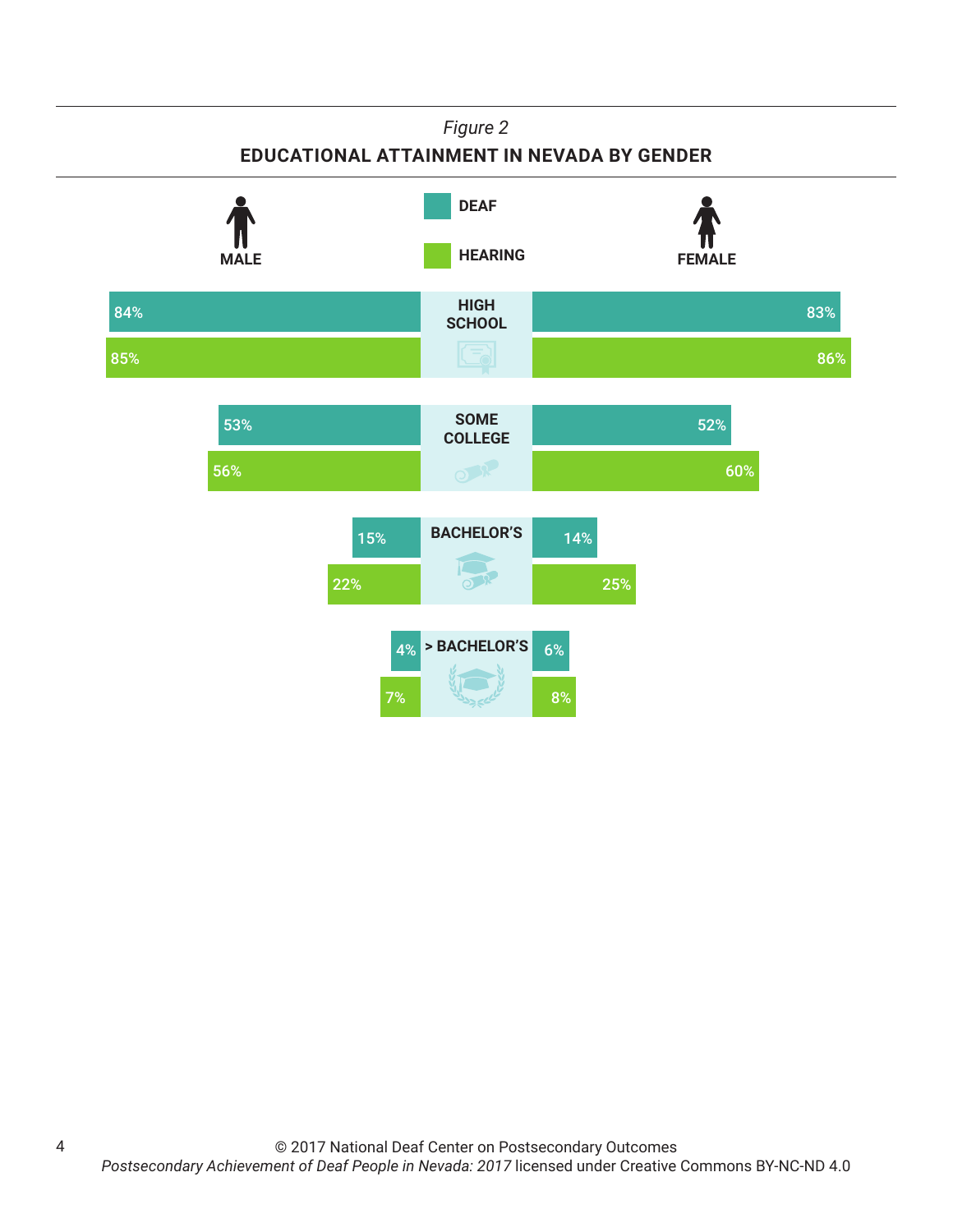#### *Figure 3*

**EDUCATIONAL ATTAINMENT IN NEVADA BY RACE AND ETHNICITY**



A large percentage of deaf individuals have additional disabilities, and each combination of which results in unique strengths and challenges. Educational attainment rates vary by type of disability. Across the nation, deaf individuals with any type of additional disability reported lower educational attainment levels.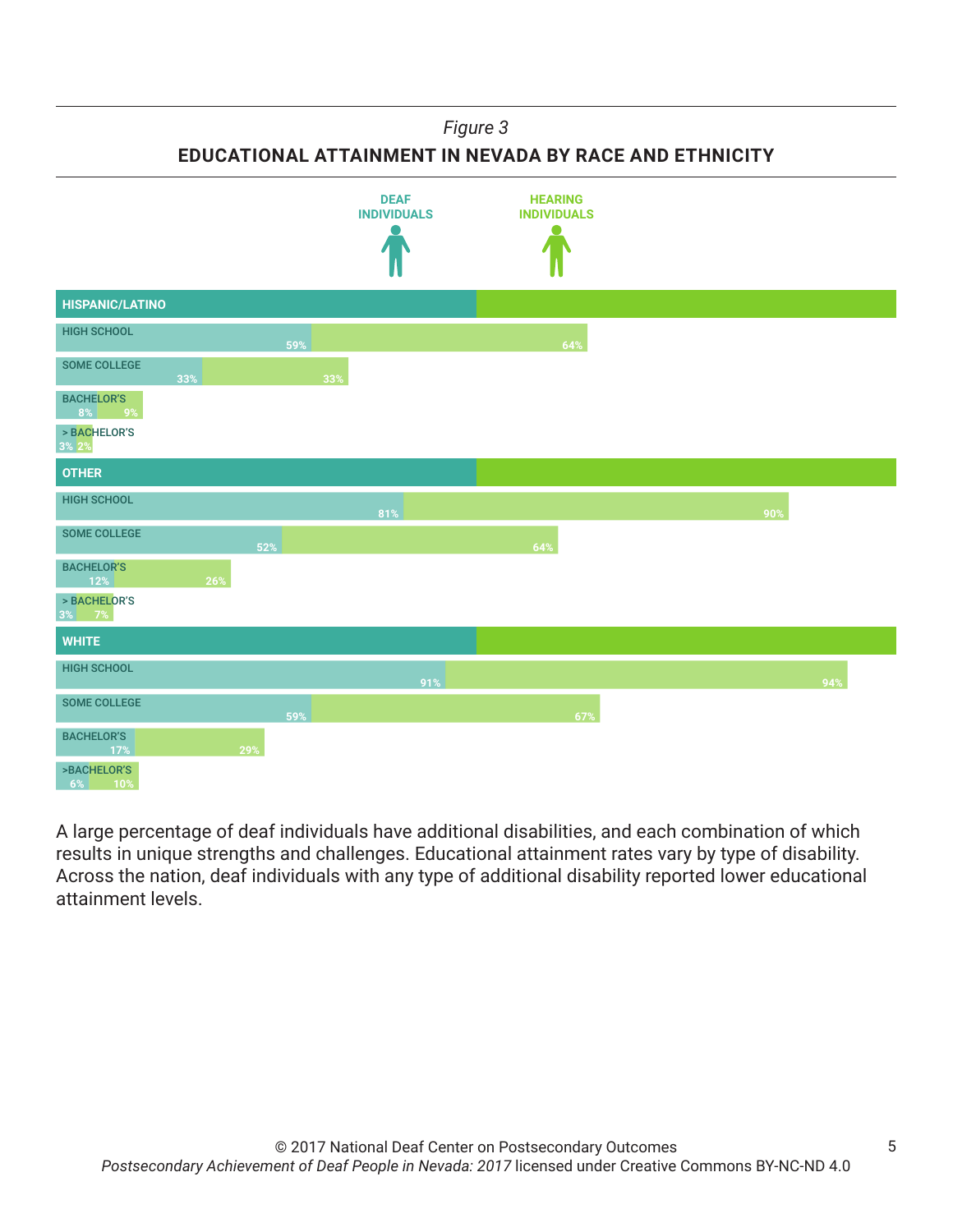### *Figure 4* **EDUCATIONAL ATTAINMENT BY DISABILITY**

|                                  | <b>HIGH</b><br><b>SCHOOL</b> | <b>SOME</b><br><b>COLLEGE</b> | <b>BACHELOR'S</b> | > BACHELOR'S |
|----------------------------------|------------------------------|-------------------------------|-------------------|--------------|
| DEAF + NO ADDITIONAL DISABILITY  | 85%                          | 55%                           | 17%               | 6%           |
| DEAF + ANY ADDITIONAL DISABILITY | 81%                          | 51%                           | 12%               | 4%           |
| <b>DEAFBLIND</b>                 | 81%                          | 46%                           | 11%               | 3%           |

# **EMPLOYMENT RATES**

National employment statistics show lower employment rates among deaf individuals. Almost half of deaf people are not in the labor force (Garberoglio, Cawthon, & Bond, 2016). Employment rates also vary by gender, race, and ethnicity.



© 2017 National Deaf Center on Postsecondary Outcomes

*Postsecondary Achievement of Deaf People in Nevada: 2017* licensed under Creative Commons BY-NC-ND 4.0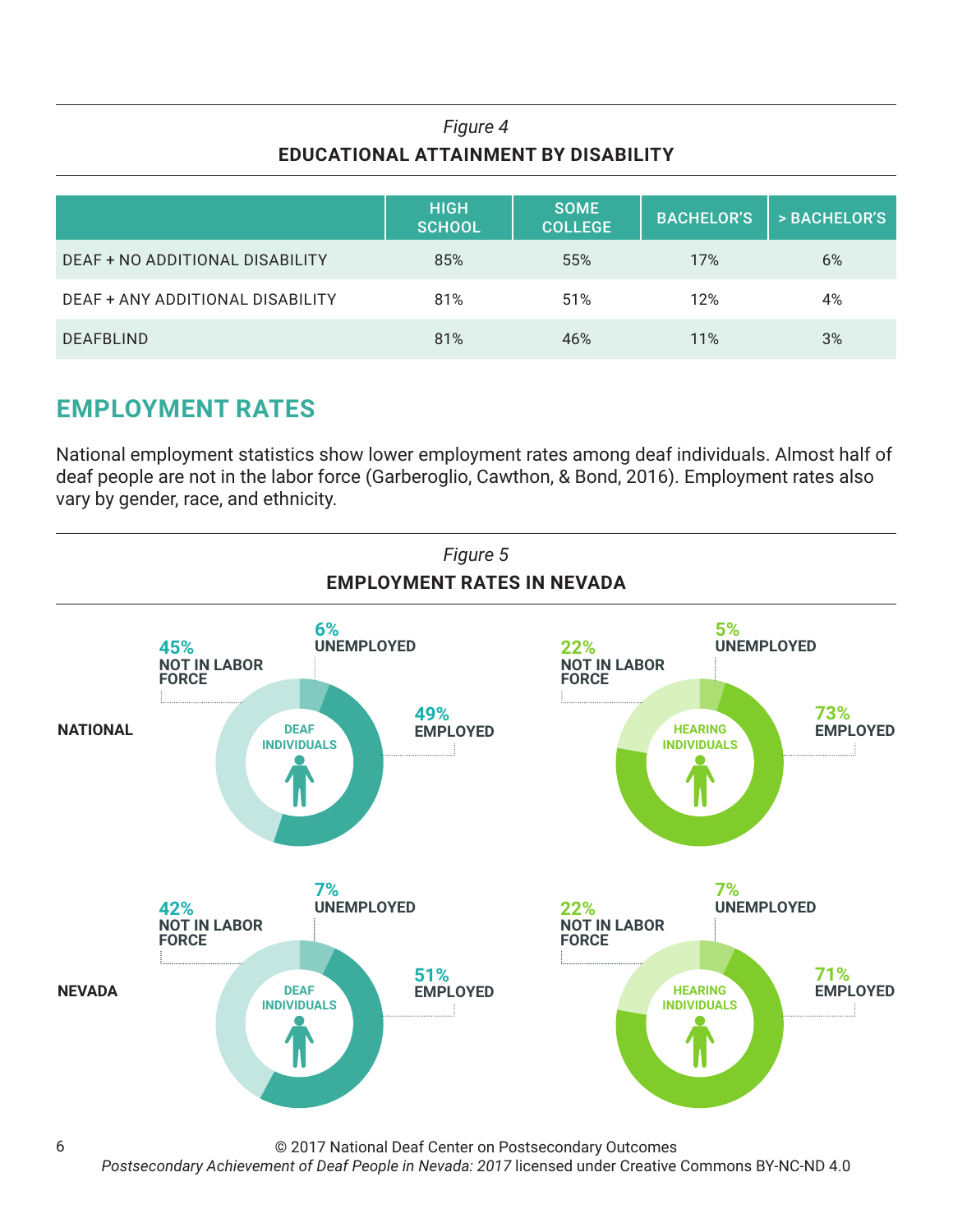



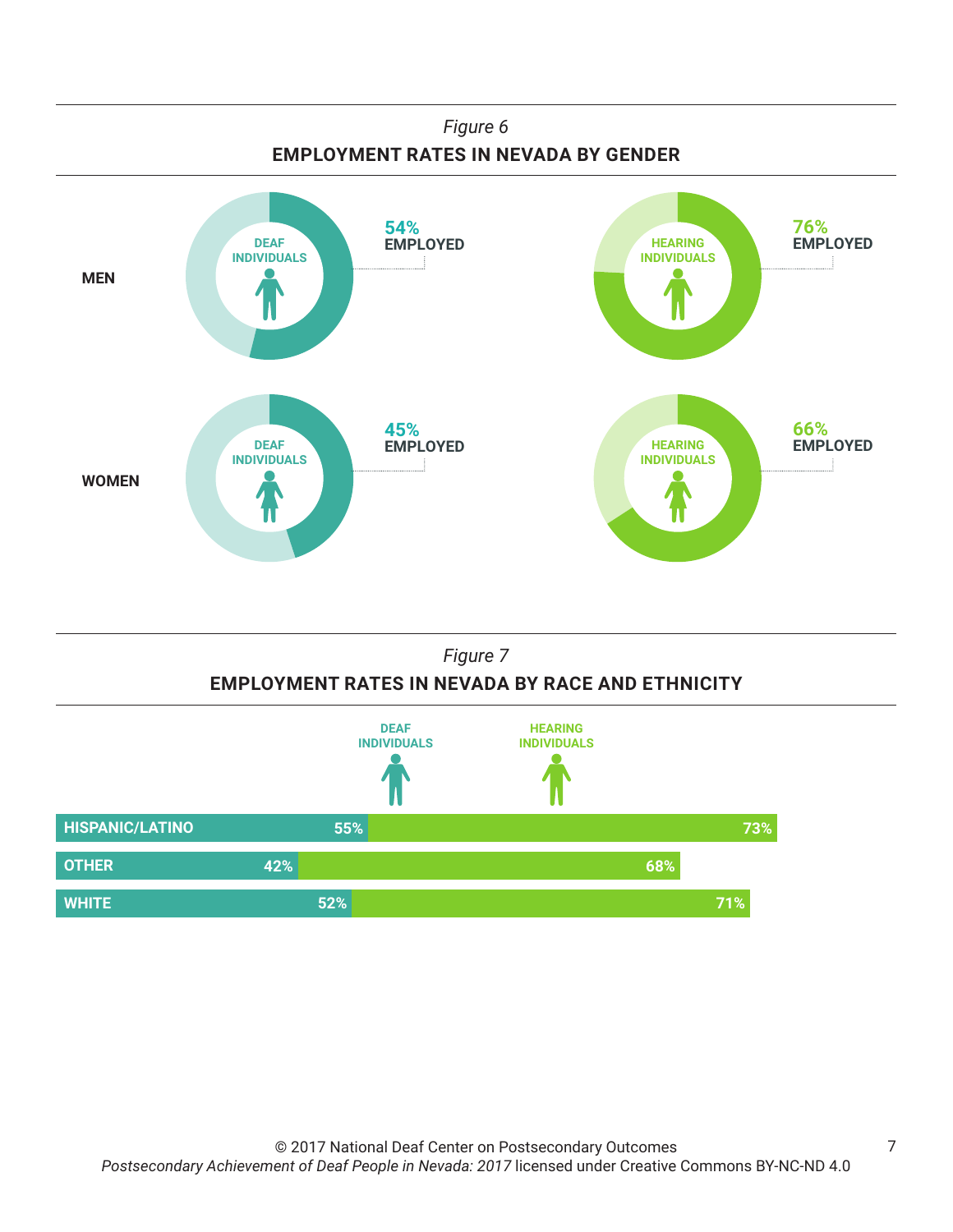### *Figure 8* **EMPLOYMENT RATES IN NEVADA BY DISABILITY**



# **SUPPLEMENTAL SECURITY INCOME**

Deaf individuals receive supplemental security income (SSI) benefits at different rates across the nation. 11.9% of deaf people ages 25–64 in the U.S. receive SSI benefits. In Nevada, 8.7% of deaf people receive SSI benefits.

# **EARNINGS**

National data show lower median earnings among deaf individuals who were employed full time. Earnings also vary across gender, race, ethnicity, and disability status.



© 2017 National Deaf Center on Postsecondary Outcomes

*Postsecondary Achievement of Deaf People in Nevada: 2017* licensed under Creative Commons BY-NC-ND 4.0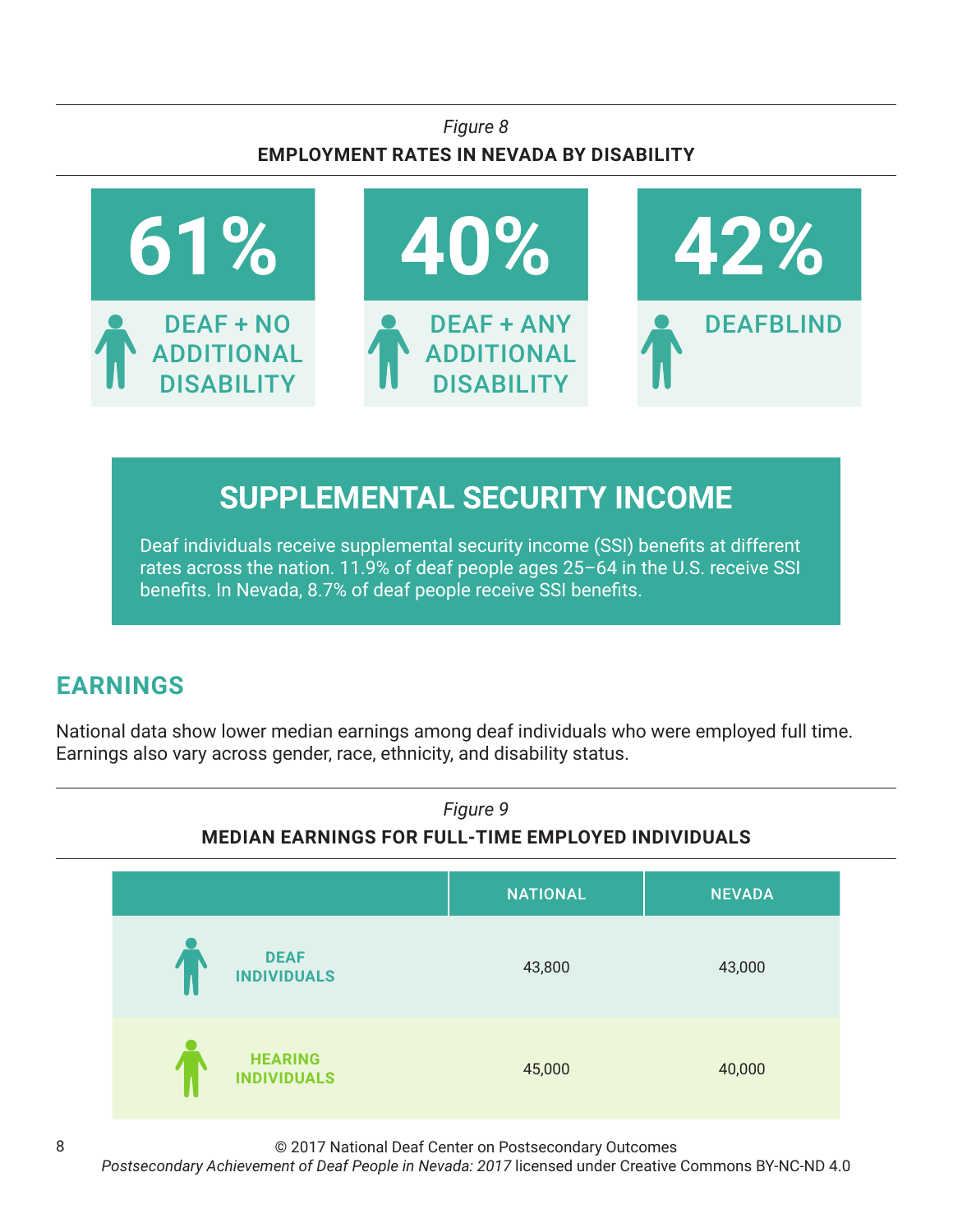*Figure 10*





*Figure 11*

**MEDIAN EARNINGS FOR FULL-TIME EMPLOYED INDIVIDUALS IN NEVADA BY RACE AND ETHNICITY**



*Figure 12*

**MEDIAN EARNINGS FOR FULL-TIME EMPLOYED INDIVIDUALS IN NEVADA BY DISABILITY**



© 2017 National Deaf Center on Postsecondary Outcomes *Postsecondary Achievement of Deaf People in Nevada: 2017* licensed under Creative Commons BY-NC-ND 4.0